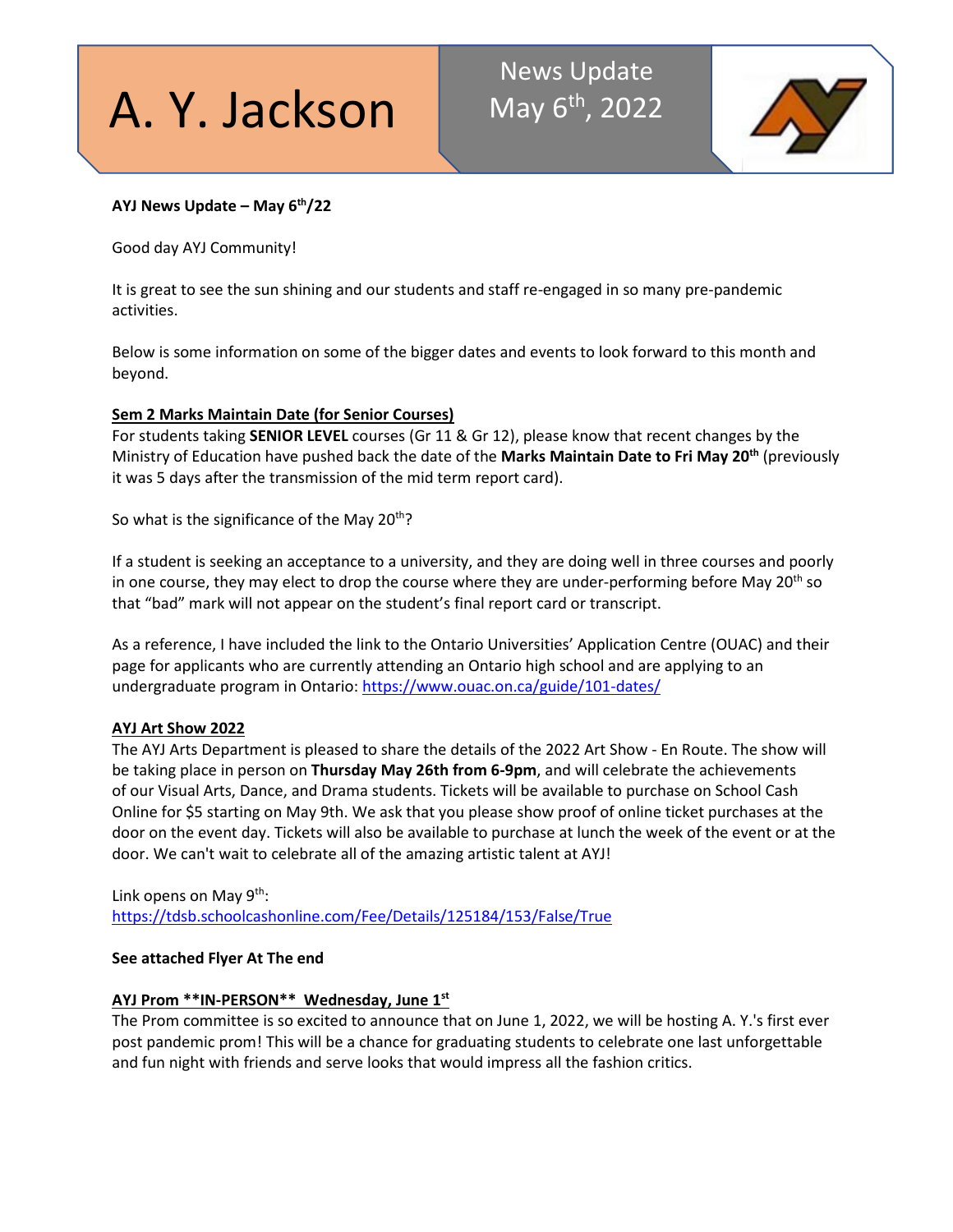Prom will be on the evening of June 1st at the Crystal Fountain Event Venue with tickets available for purchase on school cash online. Tickets sales will start on April 25th for early bird bargain price of \$75! Early bird ticket prices will increase after April 29th, so make sure to scoop them up before they're gone. Make sure to check ayjgr12s and ayjsac on Instagram as well as Brightspace for all the prom details that you need to know.

The early bird bargain has now past but not to worry, you are still be able to purchase a prom ticket for \$80. Deadline to do so is **Friday, May 13th**, so don't miss out, get your prom ticket today! Make sure to check ayjgr12s and ayjsac on Instagram as well as Brightspace for all the prom details that you need to know.

#### **Ongoing Yearbook Sales**

Cash on-line has been re-opened so students/families can purchase a yearbook (link is below). Our early bird incentive deadline has passed and the cost is now \$40.

#### <https://tdsb.schoolcashonline.com/Fee/Details/115560/153/False/True>

#### **AYJ Graduation Ceremony IN-PERSON, Wednesday, June 29th @ 2pm**

We are pleased to be able to confirm that we are now able to announce the details of our return to an IN-PERSON Graduation Ceremony on Wednesday, June 29<sup>th</sup> @ 2pm. We are lucky to be hosted by the Crystal Fountain Event Venue in Markham (see address below).

All eligible graduates will need to login to their SchoolCashOnline accounts to access this item. (Please note that if the item does not appear as an option on your account, you will need to be added to the Grad/Potential Grad Student List. Contact the office for details)

Link:<https://tdsb.schoolcashonline.com/>

The cost for this event is \$20 per grad (includes ceremonial cap & gown – mandatory). Each graduate will also be able to purchase 2 guest tickets (maximum) at an additional cost of \$20 per ticket.

\*\*Important: When completing your purchase, please enter student's: Legal First Name and Legal Last Name where it says : "Who are you purchasing this for?"\*\*

Due to the limited number of seats at Crystal Fountain, only 2 guest tickets will be available to each graduate to purchase. In the very unlikely event that a few additional tickets become available, a subsequent sales process will be created and additional tickets will be sold on a first come, first served basis.

#### **Event Details:**

AYJ Graduation Ceremony Wednesday, June 29, 2022 Crystal Fountain Event Venue 60 McDowell Gate Markham, ON L6G 1B5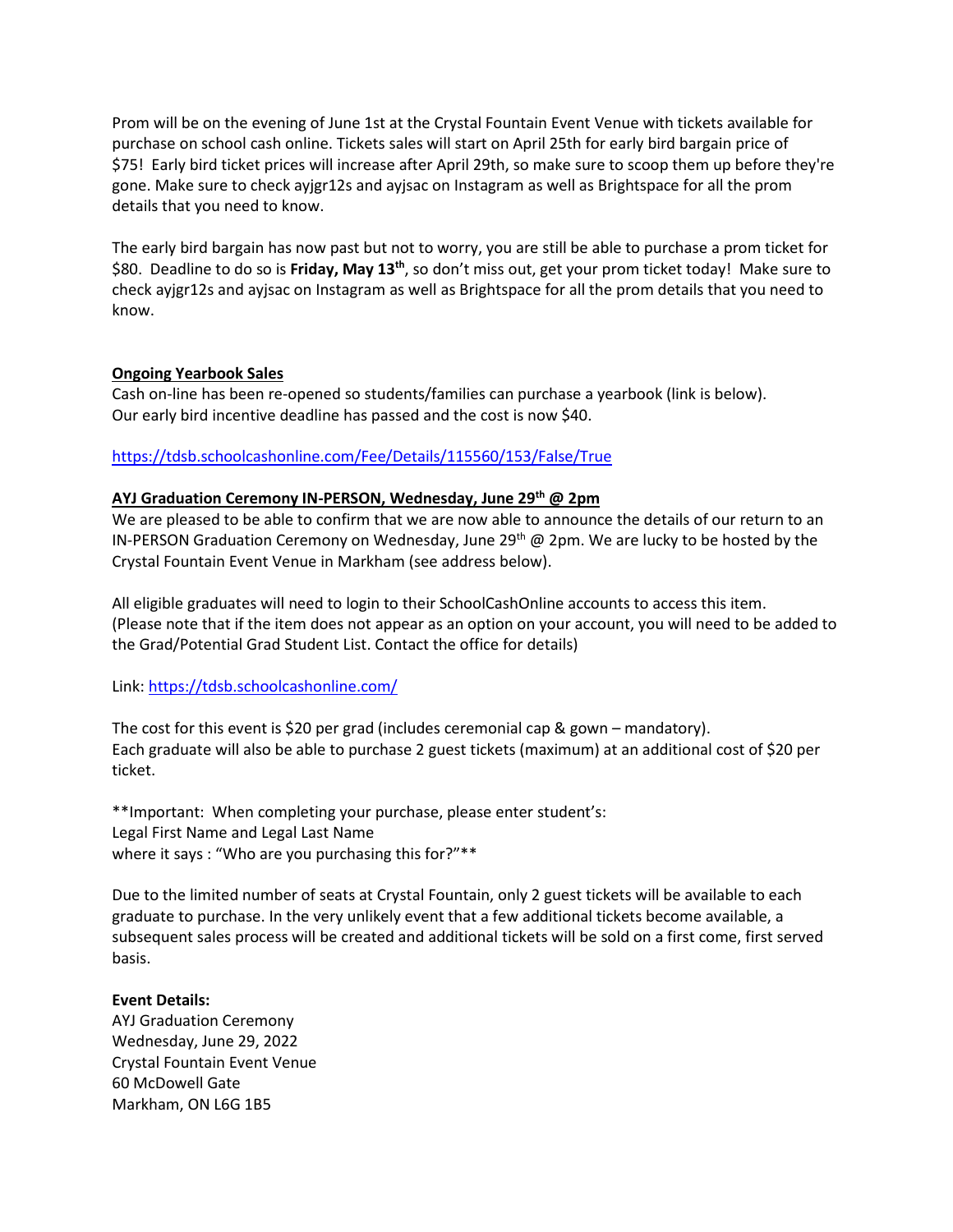#### **See attached Letter at the end**

#### **Important Upcoming Dates**

| Wednesday, May 18th             | AYJ Late Start Schedule - classes begin at 10:00am           |
|---------------------------------|--------------------------------------------------------------|
| Wednesday, May 18th             | AYJ School (Parent) Council Virtual Meeting - 6:00 to 7:00pm |
| Thursday, May 19th              | AYJ IN-PERSON Music Night - 7pm @ AYJ Cafetorium             |
| Friday, May 20th                | Marks Maintain Date - for Grade 11/12 courses                |
| Monday, May 23rd                | Stat Holiday - Schools CLOSED, NO CLASSES                    |
| Tuesday, May 24th               | MADD Virtual Assembly - for G11s/12s @ 10:20am               |
| Wednesday, May 25 <sup>th</sup> | AYJ Late Start Schedule - classes begin at 10:00am           |
| Wednesday, May 25th             | AYJ Relay for Life Fundraiser - details will follow          |
| Thursday, May 26th              | AYJ Arts Night - 6pm to 9pm, see item above                  |
| Wednesday, June 1st             | $AYJ$ Prom $-$ see item above                                |

#### **Asian Heritage Month at the TDSB - May 2022**

**Asian Heritage Month is recognized formally throughout Canada through an official declaration that was signed in May 2002 [\(https://www.canada.ca/en/canadian-heritage/campaigns/asian-heritage](https://www.canada.ca/en/canadian-heritage/campaigns/asian-heritage-month/official-declaration.html)[month/official-declaration.html\)](https://www.canada.ca/en/canadian-heritage/campaigns/asian-heritage-month/official-declaration.html). Subsequently, the Province of Ontario passed the Asian Heritage Act (2005) [\(https://www.ontario.ca/laws/statute/05a10\)](https://www.ontario.ca/laws/statute/05a10) , and the Toronto (TDSB) passed a motion to recognize Asian Heritage Month in April 2007** 

**[\(https://www.tdsb.on.ca/Leadership/Boardroom/Agenda-](https://www.tdsb.on.ca/Leadership/Boardroom/Agenda-Minutes/Type/M/Year/2007?Filename=70418.pdf)[Minutes/Type/M/Year/2007?Filename=70418.pdf\)](https://www.tdsb.on.ca/Leadership/Boardroom/Agenda-Minutes/Type/M/Year/2007?Filename=70418.pdf) .**

**We are proud to celebrate the numerous achievements of Asian-Canadians and their significant role on the global stage. This year our theme is Many Voices United as One The TDSB is the largest and one of the most diverse school boards in Canada. Nearly one-quarter of our students were born outside of Canada and collectively we speak more than 120 languages. According to the 2017 TDSB Student & Parent Census 40% of TDSB students self-identified as Asian.**

**During the month of May we are honoured to share with you several opportunities and resources to learn about the traditions, customs, and significant individuals that the Asian heritage brings:**

**1. A PowerPoint presentation on Asian Heritage Month reflecting our theme, Many Voices United as One, was created and will be posted to the TDSB public website [www.tdsb.on.ca](http://www.tdsb.on.ca/) and internal website Heritage/History Month website under the Asian "tab" (Link: <http://tdsbweb.tdsb.on.ca/equity/Heritage-History-Months/2021-2022>**

**2. The winning posters from the Poster Contest will be posted shortly to the TDSB public website [www.tdsb.on.ca](http://www.tdsb.on.ca/) and internal website Heritage/History Month website under the Asian "tab" (Link: <http://tdsbweb.tdsb.on.ca/equity/Heritage-History-Months/2021-2022>**

**3. All TDSB students, staff and community are invited to attend the TDSB Asian Heritage Month Virtual Celebration.**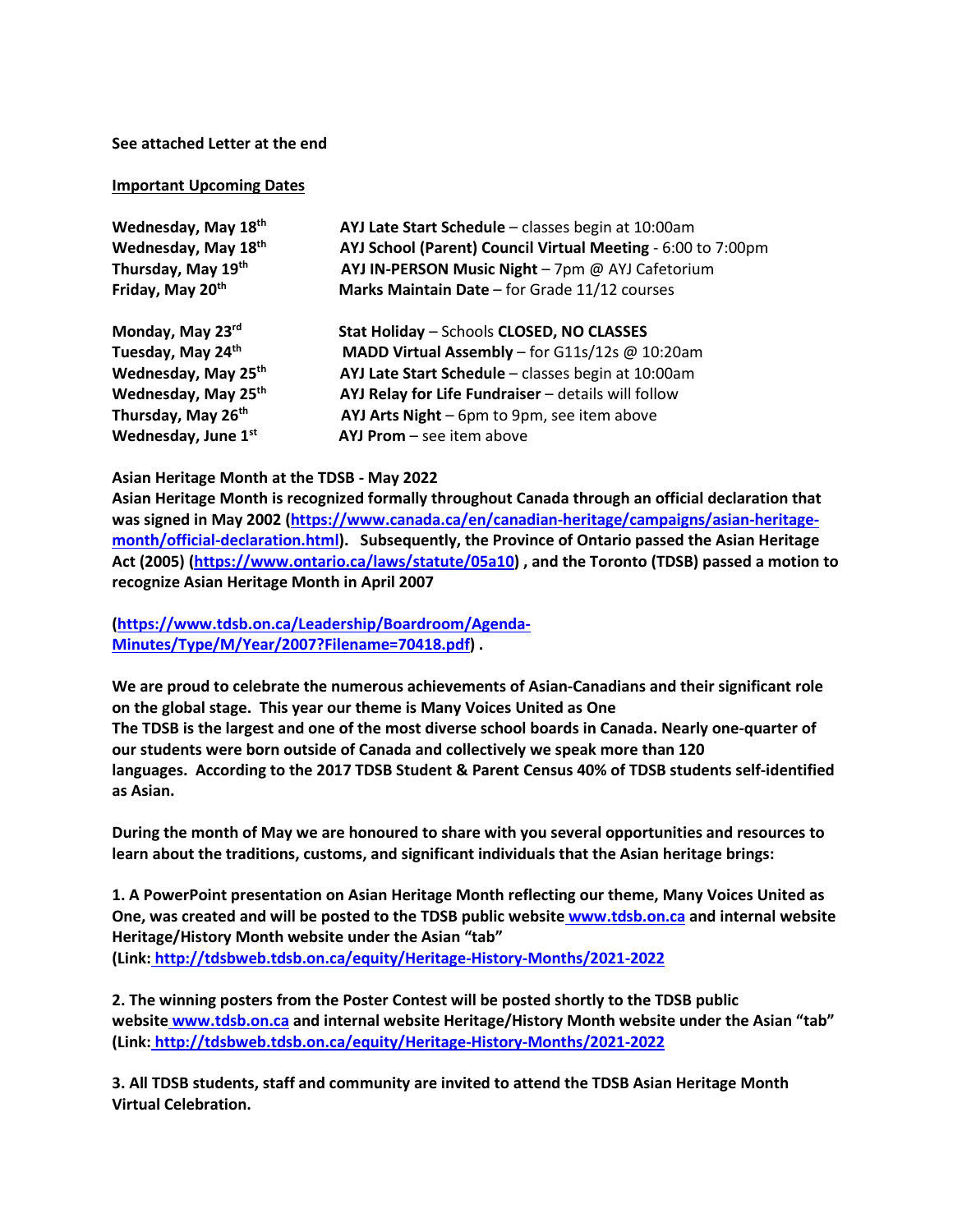**Join us to learn about the vibrant and significant contributions that Asian-Canadians have made to our great country that our staff, students, and community members call home. Canada has been enriched by the vibrant traditions that we continue to recognize in our brilliant city by celebrating our heritage proudly through festivals and customs. Join us for an extraordinary time to learn about the Asian Heritage.**

**Date: Monday, May 9th, 2022 Time: 1:00 pm – 2:00 pm Zoom Link: <https://tdsb-ca.zoom.us/j/94506592022>**

**4. All Elementary Students from Kindergarten to grade 3 are invited to attend an Author Reading with Tran-Davies Nhung. Tran-Davis. Nhung N. Tran-Davis is a physician, author, mother of three, and an advocate for social justice in education. At the age of five, her family was sponsored to Canada as refugees from the Vietnam war. She loves to write children's stories that convey the humanity in our lives. She has spoken at the UN's International Organization on Migration in Geneva as part of their "I am a Migrant" campaign to help reduce hate speech and promote tolerance. Her books have been shortlisted for the Alberta Literary Award, Red Maple Award, and Blue Spruce Award."**

**Date: Wednesday, May 18, 2022 Time: 12:30 pm – 1:15 pm. Zoom Link: <https://tdsb-ca.zoom.us/j/91570244549>**

**5. All TDSB students, staff and community are invited to attend a Movie Night at the following schools. More details will be shared when finalized. Stay tuned!**

**· Henry Kelsey Middle School 1200 Huntingwood Dr, Scarborough, ON M1S 1K7**

**· Martin Grove Collegiate Institute 50 Winterton Dr, Etobicoke, ON M9B 3G7**

**· Parkdale Junior and Senior Public School 78 Seaforth Ave, Toronto, ON M6K 3L2**

**· Zion Heights Middle School 5900 Leslie St, North York, ON M2H 1J9**

**6. Students from grades 6 – grades 12 are invited to attend a panel of speaker's event called, Truth & Reconciliation: Calls to Action. Mark your calendars:**

**Date: Wednesday, May 25, 2022 Time: 1:00 pm – 2:00 pm Registration details to follow.**

**2. Jewish Heritage Month at the TDSB - May 2022**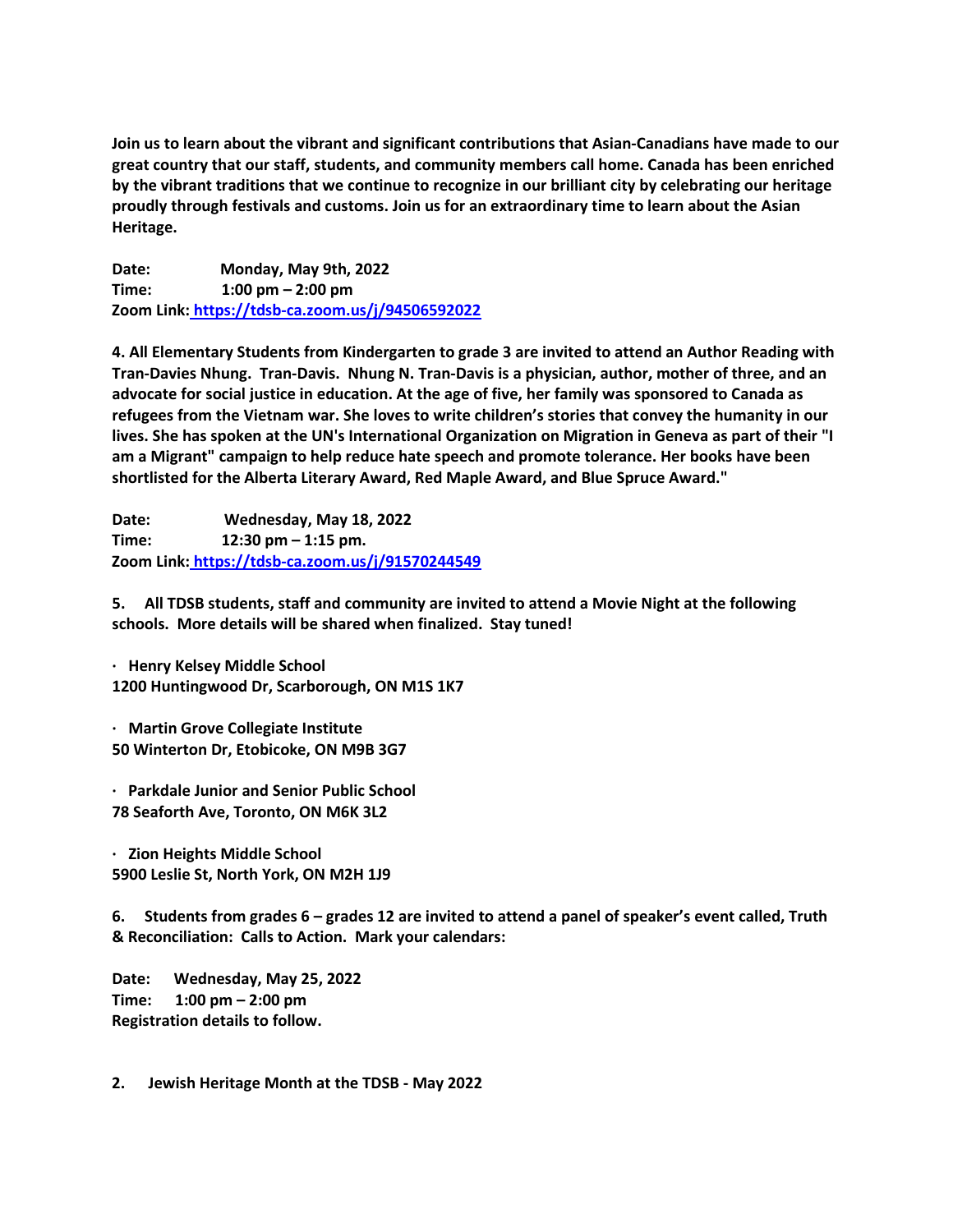**Throughout the month of May, TDSB's Jewish Heritage Month Committee and the Ontario Jewish Archives are offering a lively and historical guided walking tour of Kensington Market to Grade 6 and 7 TDSB students in honour of Jewish Heritage Month.**

**"A Trip to the Market" is an engaging exploration of the history, music and architecture the market has to offer. This opportunity will connect students to a significant part of Toronto's local history as a destination for new immigrant groups.**

**The walking tour focuses on the stories of Toronto's early Jewish community, largely immigrants from Eastern Europe. TDSB's TUSC (Toronto Urban Studies Centre) staff will guide the groups through the sites, smells, and sounds of the market. Destinations include historical homes, former businesses, and culminates at the beautiful and historic Kiever Synagogue.**

That's all for now AYJ, have a super weekend!